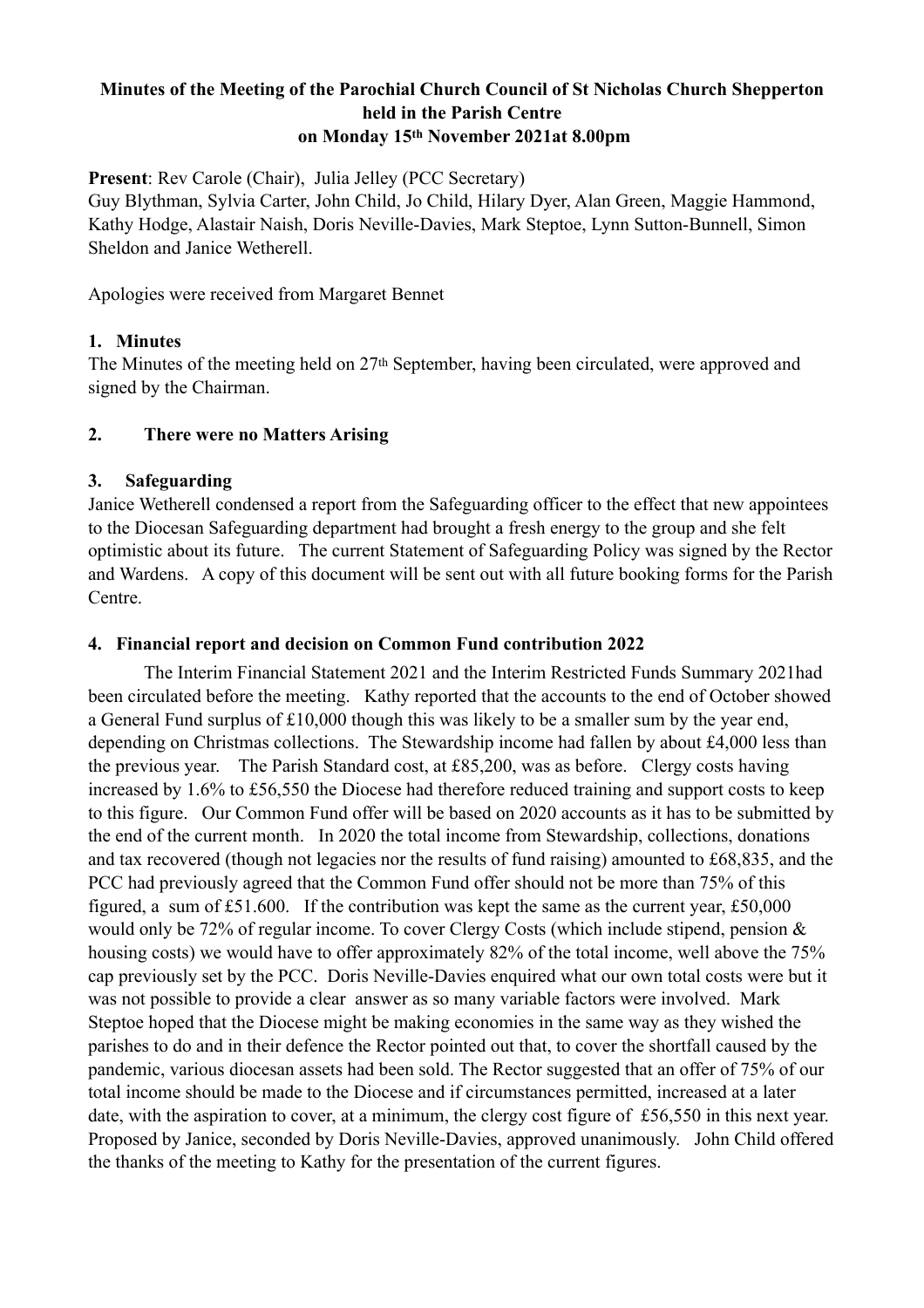The Rector introduced the subject of the Contactless Card Reader and thanked Kathy and Janice for the time they had spent with her in research and trials of various systems. She drew attention to the posters in church with a QR code. These can be scanned with a mobile phone, and would connect the user to the St Nicholas website giving the opportunity to choose a sum to donate to the church. There is also an App called Give a Little which will direct the user to the same site via a tablet, enabling a contactless "tap".

These systems will recommend themselves to the congregations at occasional services such as weddings and baptisms. The systems can be monitored to see how much is being given through each. The system has been acquired through the Parish Buying Site and requires no monthly fee Other refinements include the ability to Gift Aid a donation after which all contributions would be treated similarly. A receipt can be e-mailed to the donor. After practical experiments with the donated Android tablet, the pilot group found that this set-up was much easier than some others previously attempted. The security of the tablet was questioned and some kind of secure fixing could be designed to protect it.

### **5. Archdeacon's Visitation**

The Rector invited John Child to outline the preparation. An inspection of the conduct of parish affairs was normally carried out every three years, but the previous one had been cancelled because of the pandemic. John listed the matters that would be raised, such as work done following the last Quinquenniel Inspection. All works for immediate action had been attended to and larger operations would be dealt with later, as funds permitted. Faculties for items such as the Vestry roof were listed and a new matter was the introduction of a PCC Budget. All Users of the Parish Centre were to supply proof of their insurance, a Risk Assessment for their activities and compliance with our Parish Safeguarding Policy. In the Parish Profile the need for a Mission Action Plan had been recorded and a number of Policies regarding our operations needed to be created or re-drawn. Mildly disconcerted initially by a Visitation so early in her ministry, the Rector had come to regard it as a positive benefit, giving us a clear starting point and guidance. She added that a policy on the implementation of General Data Protection Regulations was needed and was very pleased to announce that Mark Steptoe had offered to undertake this as Compliance Officer. His appointment was unanimously approved.

# **6. Current restrictions: a review**

The Rector proposed that no major changes should yet be made. Paying heed to the Prime Minister's remarks about conditions in Europe and also observing that two Astra Zeneca vaccinations left a person five months later with only a 46% level of protection, (though this would rise to 96% after the booster), she felt that the situation was still too volatile for further relaxation. Alastair Naish spoke of his anxieties about the possibility, not so much of catching but more of transmitting the disease. He reported the case of St Mary Magdalene Church in Littleton, recently opened, only to retreat under restrictions once more as figures rose alarmingly. The only changes this month would be the re-introduction of teas and coffee in the Parish Centre after the 9.30 service, starting on Sunday 21sr November.

# **7. Services**

.

The Rector announced that from Advent she would open the church for Morning Prayer at 9.00am on Tuesdays and Thursdays, and on Mondays and Wednesdays it would be live-streamed from the Rectory and also available later on a recording. The Advent Carol service would be in church on Sunday 28th November at 6.30pm and the Nine Lessons and Carols in church on Sunday 19th December, also at 6.30pm. There would be Midnight Mass on 24th December at 11.30pm.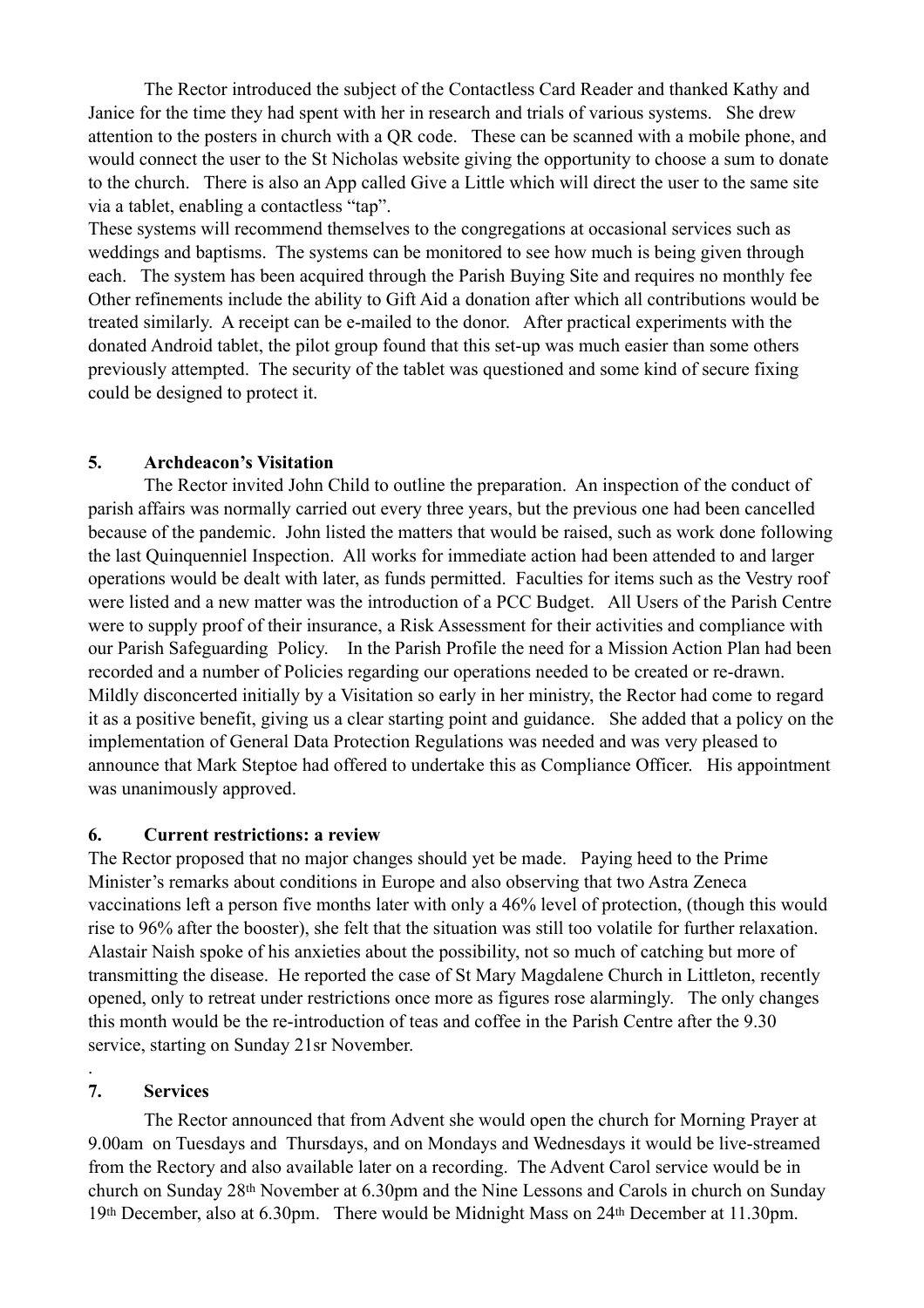On Christmas Day there would be an 8.00am Said Eucharist and at 10.am a Family Sung Eucharist. Both Halliford School and St Nicholas School were bringing individual Year Groups to church for their carol services and the Nursery was making arrangements to join with Carole for their Nativity.

After much discussion in Standing Committee it had been decided not to hold the traditional, very crowded, Crib services in church. So many children in close proximity, who would within hours be mixing with elderly relations, made too dangerous a scenario. It was hoped that the static Nativity would be re-created with help from the parents at the 11.15 service

To replace the traditional Crib Service Carole proposed to design a remote version. Pre-recorded readings by children could be spliced into the service conducted by Carole and others and the finished recording made accessible via Face Book. For those wary of Facebook, Carole agreed with Maggie that she could investigate the technical possibilities of putting the finished video on Youtube, via the church website.

#### **8. Rector's Proposals**

a**)** The Rector proposed that, from Advent, she would open the church all day from 9.00am to 4.00pm. Portable treasures would be removed and a plain wooden cross placed on the altar. b) Simon Sheldon was thanked for his sermon and asked about the A Rocha Eco Church programme for parishes to work towards net zero carbon emissions by 2030. Two people are required to register with the programme, answer the survey questions and report the result. As a Warden, John Child volunteered to deal with the survey and Simon Sheldon agreed to work with him. Simon queried the heating system in the church and the Rector reported that a new boiler was under discussion which, were it to be replacing like with like would not require a Faculty. Guy enquired if solar panels had been considered or possibly a wind turbine. Such otherwise admirable innovations would come up against the restrictions imposed on a Conservation Area.

#### **9. Correspondence**.

No correspondence had been received.

#### **11. Churchwardens' Notices**

Janice wished to record how very well the Service of Remembrance had been received by the large number of people gathered at the War Memorial, including families with children. She expressed her thanks and appreciation of Carole's first public service, perhaps for many people their first opportunity of hearing and meeting her.

#### **12. AOB (Previously Notified to the PCC Secretary)**

Hilary Dyer raised the question of the running of the Winter Fair, now in abeyance for a second year. The Winter Fairs for the earlier two had been admirably run by Sally Passingham, and Hilary was pleased to hear that her action plan for managing the Fair would be made available to her successor. Hilary also enquired about the Spelthorne Deanery Day of Prayer which she had coordinated for some years. She reminded the meeting that it was always held on the first Friday in March. She hoped a successor would be found to organise the event.

Sylvia Carter provided a brief update on the Bereavement Café, now in its sixth month and due for a review of progress. A generous donation had been received from Rotary and its use was to be considered. So far only women had visited the Café and the group were looking to find a way of offering similar support to men. The options so far included **Men in Sheds** and **Walk and Talk**; both could be perceived as less intrusive than a face-to-face conversation. Guy felt that seeking comfort in distress did not fit the accepted masculine stereotype, which perhaps discouraged them from attending. However there had been one male volunteer who proposed to take the PAH training and this was very welcome. A further two people had expressed an interest in the training and their details had been passed to PAH.